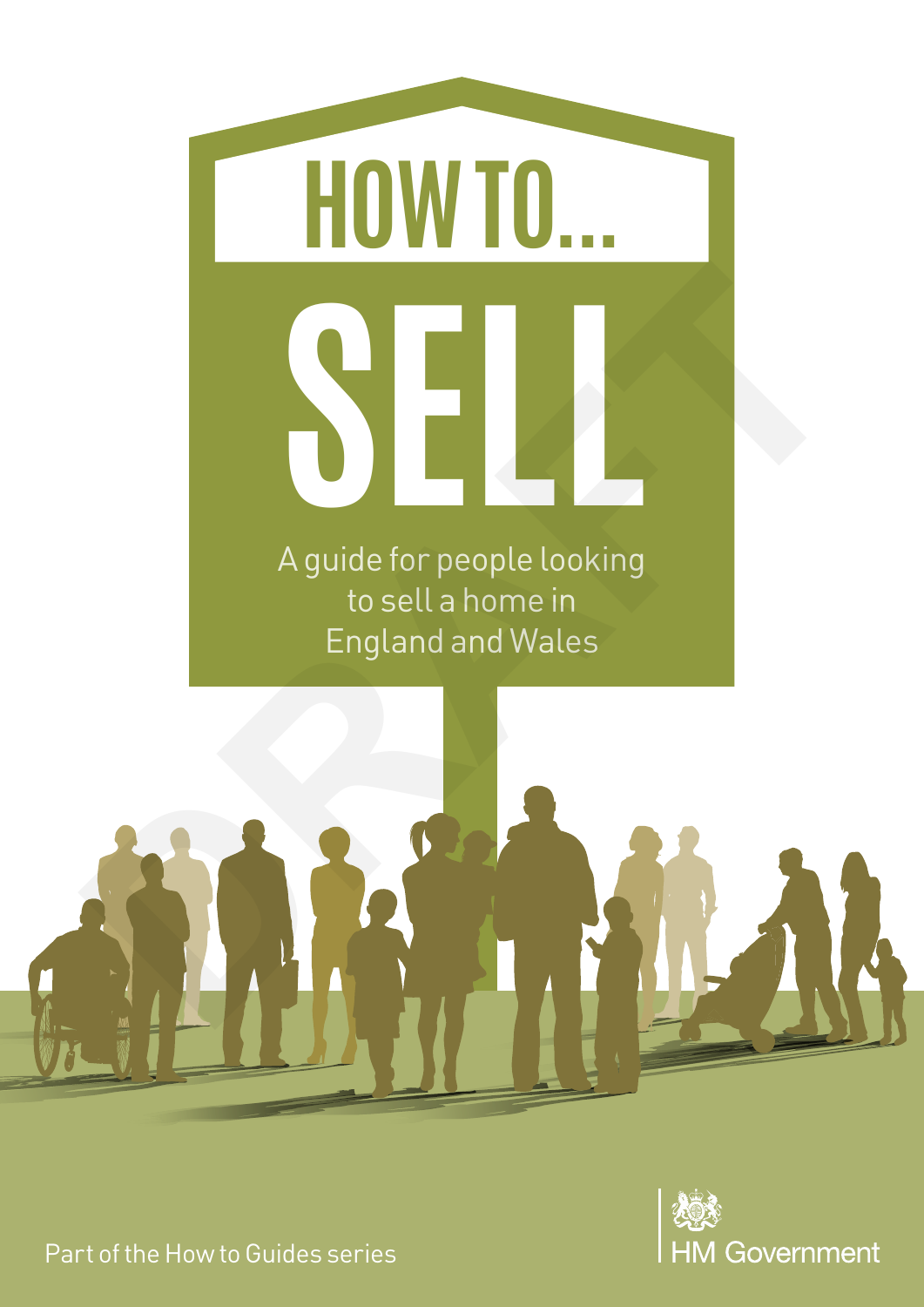# **Contents**

| <b>Introduction</b>                                     | 3              | <b>Fraud</b>                               | 9  |
|---------------------------------------------------------|----------------|--------------------------------------------|----|
| Who is this guide for?                                  | 3              | <b>Showing your property</b><br>10         |    |
| How to use this guide                                   | 3              | <b>Choosing a buyer</b>                    | 10 |
| <b>Understand your finances</b>                         | 3              | <b>Negotiating</b>                         | 11 |
| Before you market your home<br>- getting 'sale ready'   | 4              | <b>Enquiries</b>                           | 11 |
|                                                         |                | <b>Accepting an offer</b>                  | 11 |
| <b>Paperwork</b><br>4                                   |                | What if you get no offers?                 | 12 |
| <b>ID checks</b>                                        | 5              | What to do if there are                    | 12 |
| Making your home 'sale ready'                           | 5              | problems in your chain                     |    |
| <b>Leasehold</b>                                        | 6              | <b>Exchange</b>                            | 12 |
| <b>Valuations and price</b>                             | 6              | <b>Choosing a removal company</b><br>13    |    |
| <b>Selling a rented property</b>                        | $\overline{7}$ | <b>Preparations for moving</b><br>13       |    |
| <b>Selling in special circumstances</b>                 | 7              | 13<br><b>Completion and moving</b>         |    |
| Probate                                                 | 7              | <b>Post-move</b>                           | 14 |
| <b>Specialist Retirement Properties</b>                 | 7              |                                            |    |
| Selling under Power of Attorney                         | 7              | <b>Making a complaint</b>                  | 14 |
| How to choose an estate agent                           | 8              | <b>Buying and selling at the same time</b> | 14 |
| <b>Referrals</b><br>8                                   |                | Other organisations who can help           | 15 |
|                                                         |                | <b>Glossary</b>                            | 16 |
| Instruct a conveyancer or other<br>legal representative | 9              | <b>Annex: Key milestones</b>               | 18 |

This information is frequently updated. Search on [GOV.UK](http://GOV.UK) for **How to Sell** to ensure you have the latest version.

The online version contains links you can click on to get more information.

If you do not have internet access, ask your local library to help.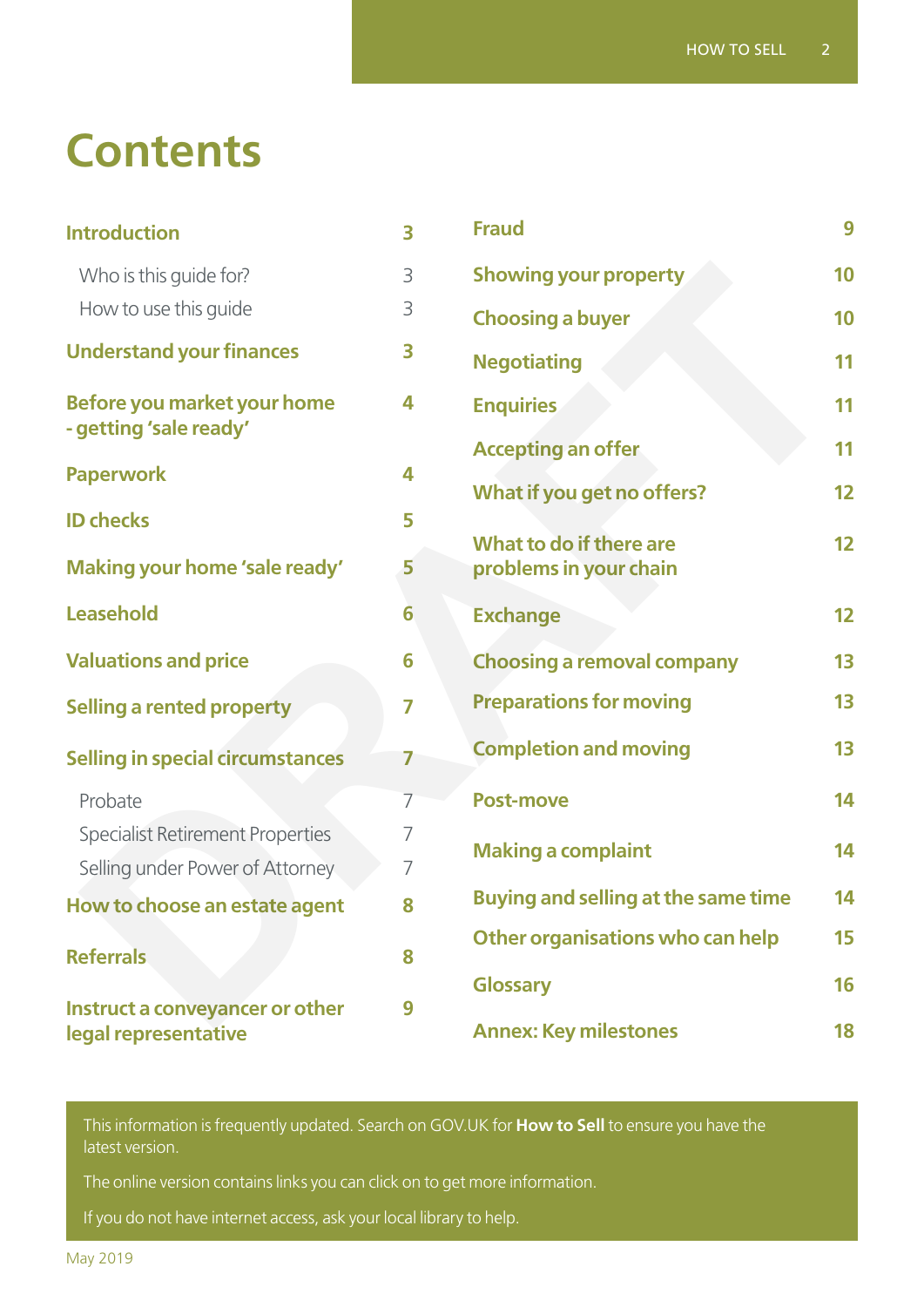# **How to Sell**

# <span id="page-2-0"></span>**Introduction**

Selling a home can be a big undertaking, and the process is often unfamiliar as, on average, we only move every 15 – 20 years. It is really important you are able to get advice from the right people at the right time.

You can avoid stress and speed up the process by understanding what questions to ask, what your rights are, and what responsibilities you have as a home seller. You will find a glossary at the end of this guide for many of the technical terms it uses, including those highlighted in **bold.** Sling a home can be a big undertaking, and the<br>
very [FT](https://get.adobe.com/uk/reader/)-20 years, it is reputate the signal of the signal of the signal of the signal of the signal of the signal of the signal of the signal of the signal of the signal of

# **Who is this guide for?**



- This guide is for people who are  $\sqrt{ }$ thinking of selling a home. First-time sellers may find it particularly useful, but even more experienced sellers need to know what processes or requirements have changed since their last sale.
- It is focused on **freehold** properties.
	- It includes a short overview of how to sell a leasehold property – more detailed information is available in Government's How to Lease guide.
- It is intended for people purchasing a home in England or Wales. More information on buying property in Scotland or Northern Ireland is available through the links.
- It is intended as a helpful overview of the process; it is not a definitive statement of the law and not all of the steps are mandatory for all cases. If you are thinking of buying a property, you should seek independent financial and legal advice.

# **How to use this guide**

- This guide is best viewed online as it contains hyperlinks.
- If you are reading this on a computer or tablet, you can click on the links to go to other websites which provide more detailed information.
- Hyperlinks are coloured and underlined like this.
- On Android and Windows devices, links work better if you download Acrobat Reader.

# **Understand your finances**

When you sell your home, you will need enough money to pay off the **remainder of your mortgage,** if you have one. You should speak with your lender or broker to find out how much you owe, including any possible penalties for early repayment.

In addition, when selling, you may also need to pay:

- any other outstanding debts secured against the property
- estate agent fees
- **Energy Performance Certificate (EPC)** fees (unless the property is exempt or a valid certificate already exists)
- legal fees
- land registry fees
- removal costs
- capital gains tax if the property is not your primary home or includes a lot of land
- for essential home repairs or improvements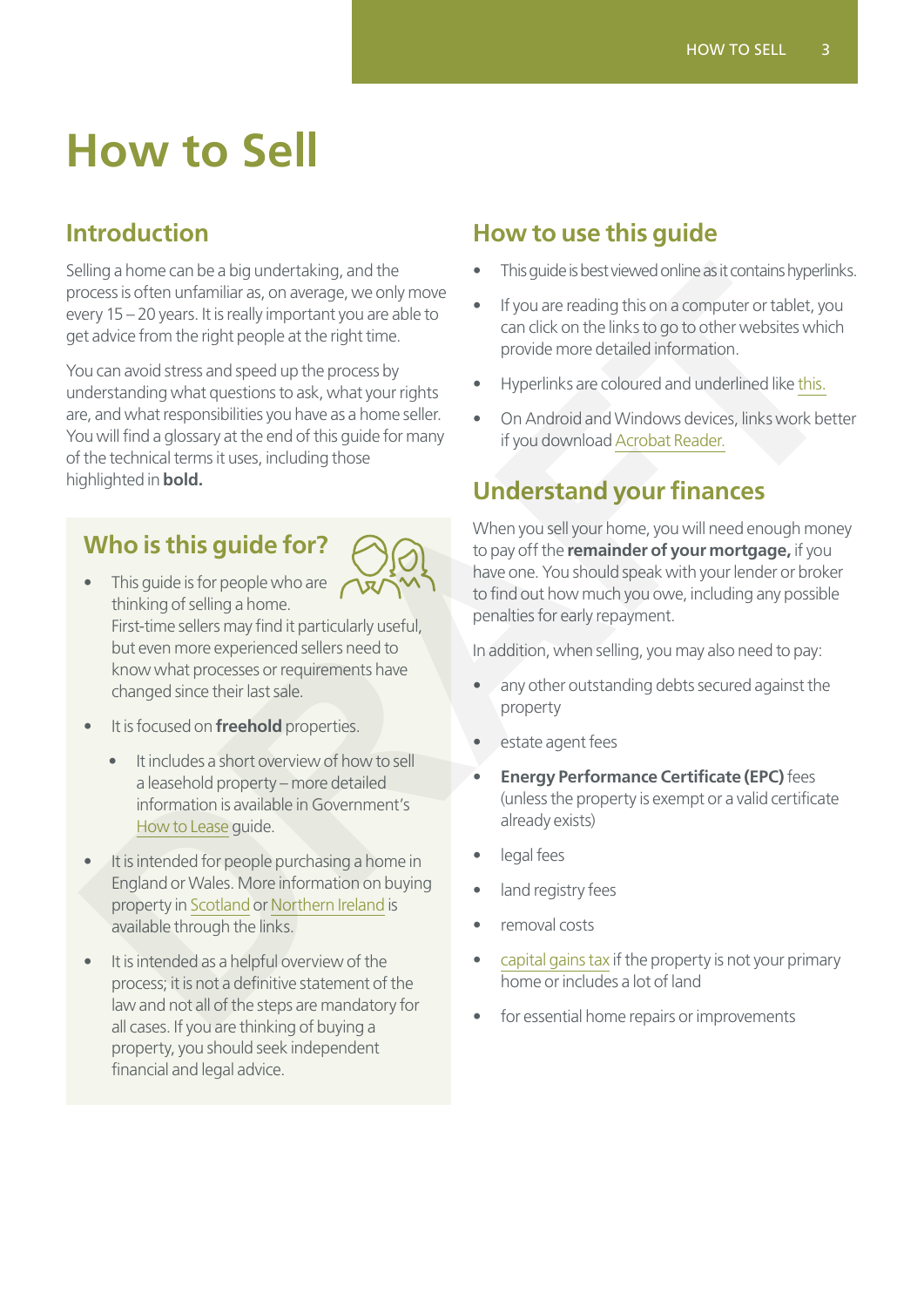It is therefore very important you know how much your property is likely to be worth so you can compare it to the outstanding balance on your mortgage and the other costs of moving. When you know how much money you are likely to release from selling your property, you can budget for your next move. It is important to do this early on so that the final **exchange** of contracts is not delayed. A helpful checklist of costs to think about is available from the Money Advice Service.

While it is currently a rare problem, you may find that you are in **negative equity.** This means your home is worth less than the amount you owe your mortgage provider, and so you may not want to sell your home as you will still be liable for the outstanding balance. If you still want to move, lenders may consider allowing you to transfer the debt to a new property, but you must speak to them as soon as possible and tell your legal representative what has been agreed. More advice on negative equity can be found from the Money Advice Service. provided to bise early on so that the final **exhape the matrix contracts** in the principal properties the proof the Money [A](https://www.moneyadviceservice.org.uk/en/articles/negative-equity-what-it-means-and-what-you-can-do-about-it)dvise Service the contract precise the control interaction of the Money Advise Service the matrix o

### **Before you market your home getting 'sale ready'**

Before you begin to think about putting your property on the market, you should spend some time getting your paperwork together and making your home 'sale ready'.

# **Paperwork**

Your estate agent and legal representative will ask for various pieces of information throughout the selling process. You are likely to have received some of it when you purchased your property. If you gather together the relevant documents at this stage, you can avoid future delays and provide your estate agent with key information to share with prospective buyers from the outset.

If you bought your home recently it will have an Energy Performance Certificate (EPC) which you might be able to reuse as they are valid for 10 years (provided you have not done anything to affect the rating – if you have, you will need a new EPC). You can look up your property's latest EPC through the online [EPC register.](https://www.epcregister.com/reportSearchAddressByPostcode.html) If your property does not have an up-to-date EPC, in most cases you will need to commission one; however if your home is listed or in a conservation area you may not need an EPC. More information about EPCs, including how to find an accredited assessor, can be found on the [Government's website.](https://www.gov.uk/buy-sell-your-home/energy-performance-certificates)

#### **Other paperwork you may already have includes:**

- HM Land Registry title documents
- gas checks completed by a [Gas Safe](https://www.gassaferegister.co.uk/) registered engineer (or Corgi-registered engineer prior to 2009)
- electrical checks an Electrical Installation Condition Report (EICR) or a NAPIT or NICEIC certificate/report from a registered electrical competent person
- FENSA or CERTAS certificates for windows
- planning permission for any major work carried out
- building regulation completion certificates and builder's guarantee certificates for alterations or additions
- subsidence quarantees/warranties
- damp quarantees/warranties
- party wall agreements (if relevant)
- if a listed building, listed building consent for interior and exterior works
- if your home is in a conservation area, conservation area consent for works
- Japanese knotweed management plans (if relevant)
- specialist asbestos surveys (if relevant)
- any title insurance policies you may have taken out to solve title defects

When you come to sell, your legal representative will ask you to complete a Property Information Form, also known as a TA6 form, and a TA7 form if you are selling a leasehold property. Take a look at a draft version on the Law Society's website and start to gather any information you have access to now. You can instruct a legal representative to check your property **title** and information as soon as you decide to sell. It can save a lot of time as they can resolve any issues before you even find a buyer. Whilst it is possible to do some of this work yourself, you need to be fully aware that any mistakes you make could be very costly and you could find yourself sued by a buyer if the information is inaccurate.

In most cases, when you bought your first home you will have had a cash **deposit,** but if you are selling and buying at the same time you may not have the entire deposit to hand. You will be able to transfer the equity from your current property to the next. If your new home is going to be more expensive, you must always check with the seller that they are happy to accept a reduced deposit.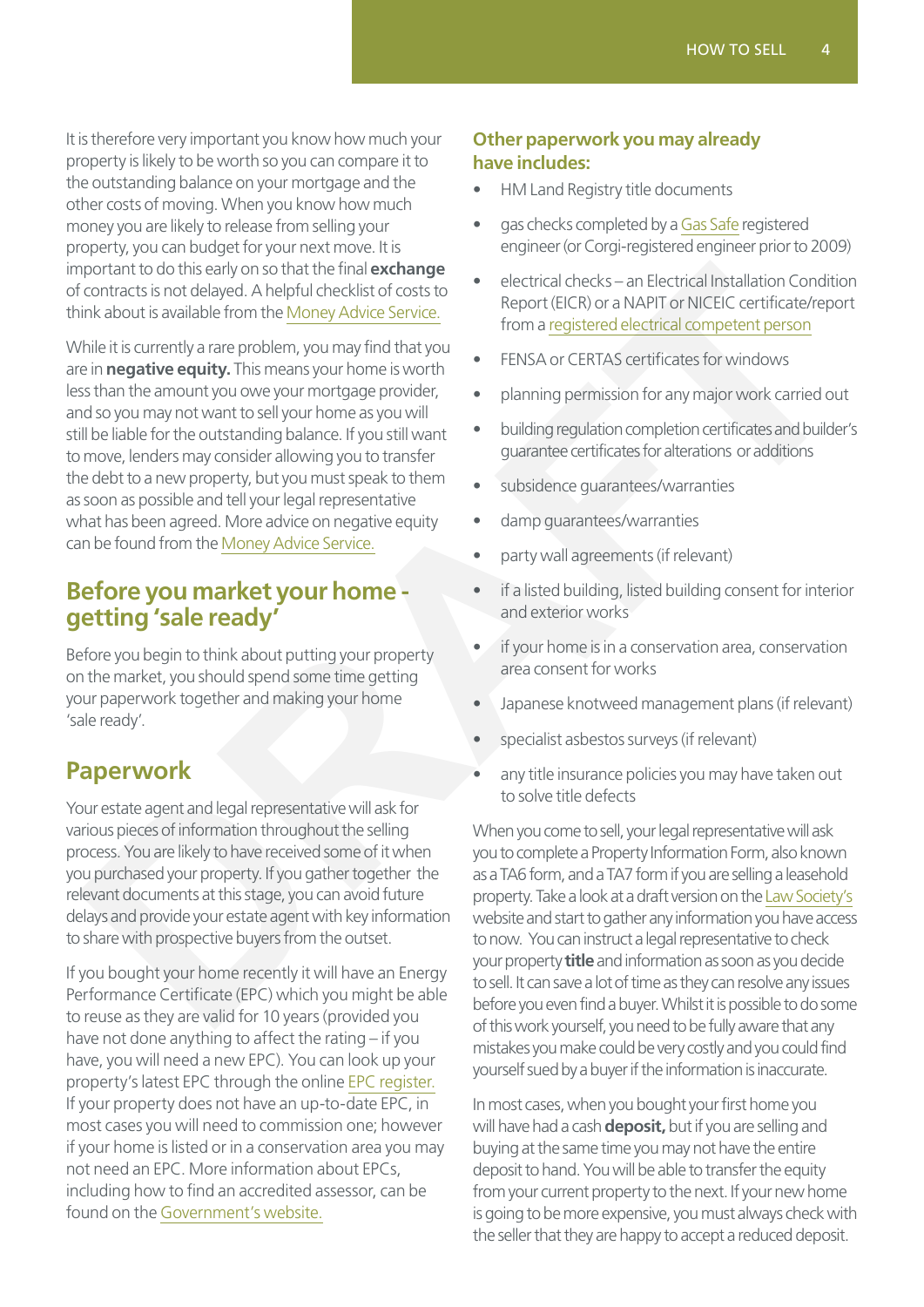# <span id="page-4-0"></span>**ID checks**

Estate agents, legal representatives and mortgage lenders are required by law to check your identity in order to protect against money laundering. You will need to provide them with proof of identity (including photographic ID) and proof of address.

#### **Get the documentation that you will need together now to speed up your purchase:**

- proof of identity document  $-e.g.$  passport or driving licence. A full list of official identification documents is available on the Government's website.
- proof of address e.g. driving licence, bank statement, or utility bill (not more than 3 months old). A full list of proof of address documents is available on the Government's website.

## **Making your home 'sale ready'**

Before you instruct an estate agent and begin viewings, make sure your home is looking its best. Investing a little time and money now could improve your chances of selling at a better price. Consider the following:

- **kerb appeal** when potential buyers arrive at your property, what will they think? Does the property need a lick of paint, or the front garden need tidying up?
- **snags** you might not notice an unfinished DIY project, but it might put off a potential buyer. Try to fix any snags.
- **tidy, de-clutter and clean** you should aim to make your home look inviting.
- **review your Energy Performance Certificate** – particularly if the EPC was done some time ago, consider whether it reflects your property now. For example, have you had a new boiler or insulation fitted since the certificate was awarded? Also consider whether there are any recommendations you could implement to improve the energy efficiency of your property.



• You might also consider having the **boiler serviced** and an **electrical installation condition report** carried out.

You should be prepared to tell your estate agent all the relevant material facts about your property. Your estate agent will provide more guidance, but broadly material facts are things which may have a major impact on whether a buyer decides to purchase your home; for example if it regularly floods. Estate agents are legally required to share this information with potential buyers.

While you want to present your home in the best possible light, you should not mislead potential buyers by covering up any defects; for example by painting over damp patches. Any problems are likely to come up in the buyer's survey, which could then lead to avoidable price negotiations. If you are particularly concerned about an aspect of your property, you may wish to have the problem assessed by a suitable professional in order to determine the likely cost of remedial works, which you can then present to potential buyers before an offer is made.

If you know there is a significant issue with your that can be addressed with appropriate work, such as damp, it may be worth having the work done to rectify it in advance of putting your home on the market. If you decide against remedial works you should factor that into the price of the property, and let your estate agent know you have already accounted for the existing issue. This means potential buyers will have better information up-front and will be less likely to ask for a price reduction at a later date.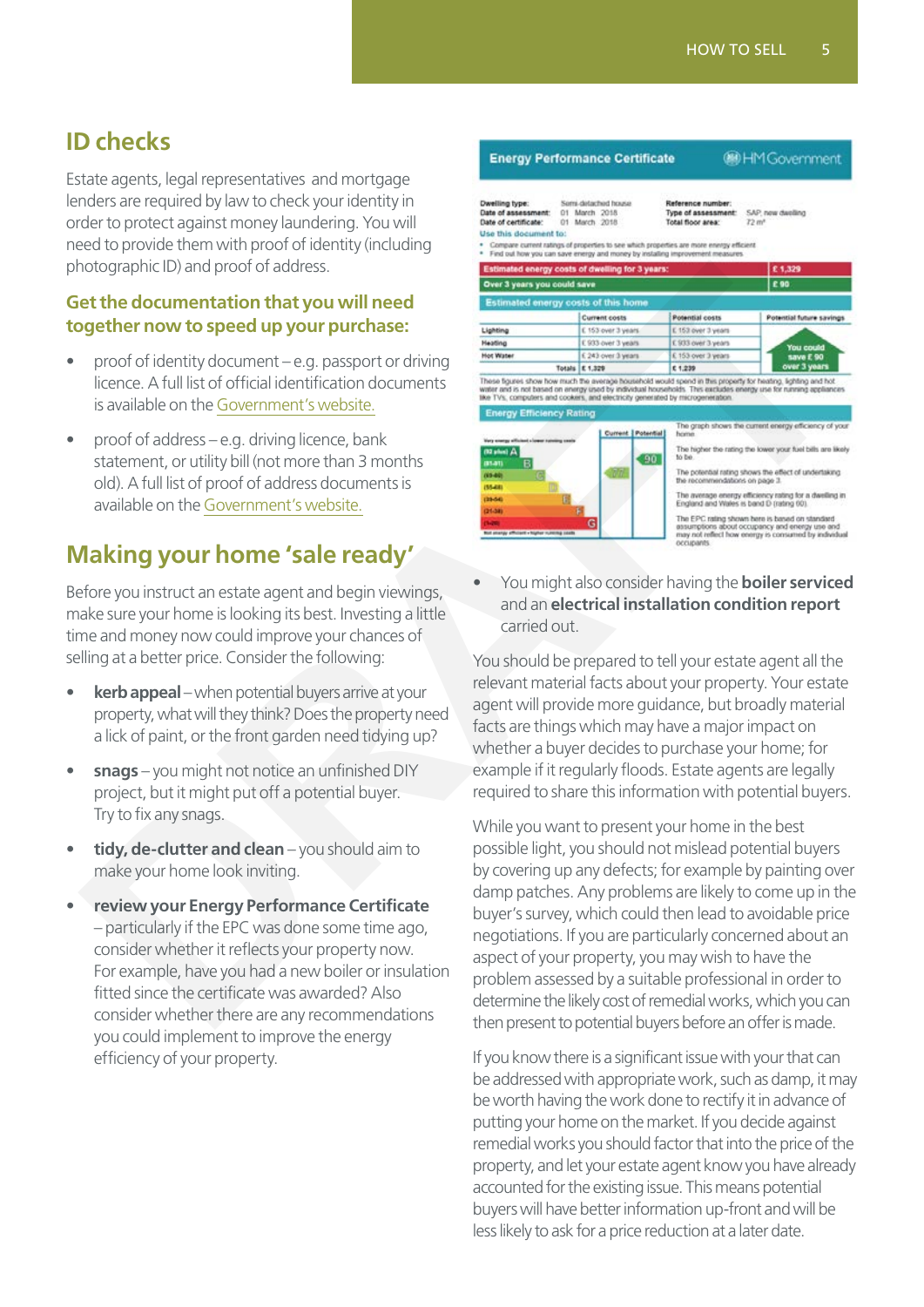You should also consider whether there are any fixtures or fittings, or even pieces of furniture, that you do not want to take with you to your next home and which you will include in the sale or offer to the buyer for a fee.

### <span id="page-5-0"></span>**Leasehold**

If your property is **leasehold,** there are a number of key pieces of information your buyer will need to understand and your agent will have to provide. These might include:

- the **remaining time on the lease.** If the lease has less than 80 years to run, you may need to extend the lease before selling. Some lenders are reluctant to lend on leasehold properties with less than 80 years remaining. More information is available from the Leasehold Advisory Service.
- **a copy of the lease/a leasehold information pack,** which will include how long the lease has left to run (your legal representative can normally obtain this for you).
- the key **terms of the lease,** including service charges, ground rent and event fees
- **all documents you have relating to service charges** including a copy of accounts, share certificate, memorandum and articles, buildings insurance, and recent correspondence from the freeholder or managing agent. These should be sent to your legal representative. If you do not have them, your legal representative will obtain copies from the freeholder or managing agent.
- whether there are **any major works planned** at the property, for example replacing the roof.
- **fire risk** and other assessments (e.g. asbestos).

You should discuss with your legal representative when and how to gather this information, as your freeholder or managing agent are likely to charge you for providing it. You should contact the freeholder as early as possible to obtain information for the leasehold information pack to avoid delaying the transaction process.

More information on leasehold properties can be found in the Government's [How to Lease](https://assets.publishing.service.gov.uk/government/uploads/system/uploads/attachment_data/file/718972/How_to_Lease_Jun18.pdf) guide and from the [Leasehold Advisory Service.](https://www.lease-advice.org/)

# **Valuations and price**

When it comes to putting your property on the market, the price at which you list it should be informed by your own research and the opinion of local estate agents, but remember that the final decision is yours. A property's valuation is not necessarily the same as the price it will eventually sell for – this will ultimately be decided by how much your buyer is willing to pay. This can be either more or less than the initial valuation and will be influenced by market conditions.

Your first step is to do some research on property websites and/or by looking in estate agent windows to give you a feel for the asking and sold prices for similar properties in the area. You can also find the agreed purchase price for properties from HM Land Registry, all of which can be helpful when deciding your property's value.

You should ask 3 different estate agents to value your property. This is not a formal valuation – a qualified valuer or **surveyor** will charge you for this service – but it will give you a better idea of what your property is worth. Ask the estate agent for evidence to support their valuation; for example, similar properties they have recently sold. A high valuation does not necessarily mean you will secure this price. If you decide to put your property on the market for a price which is much higher than the estate agent's valuation it may take a long time to sell or you may not get any offers at all. **Example the start of the start of the start of the start of the start of the start of the start of the start of the property is lease to more properties with more than the start of the conditions of the more of the more o** 

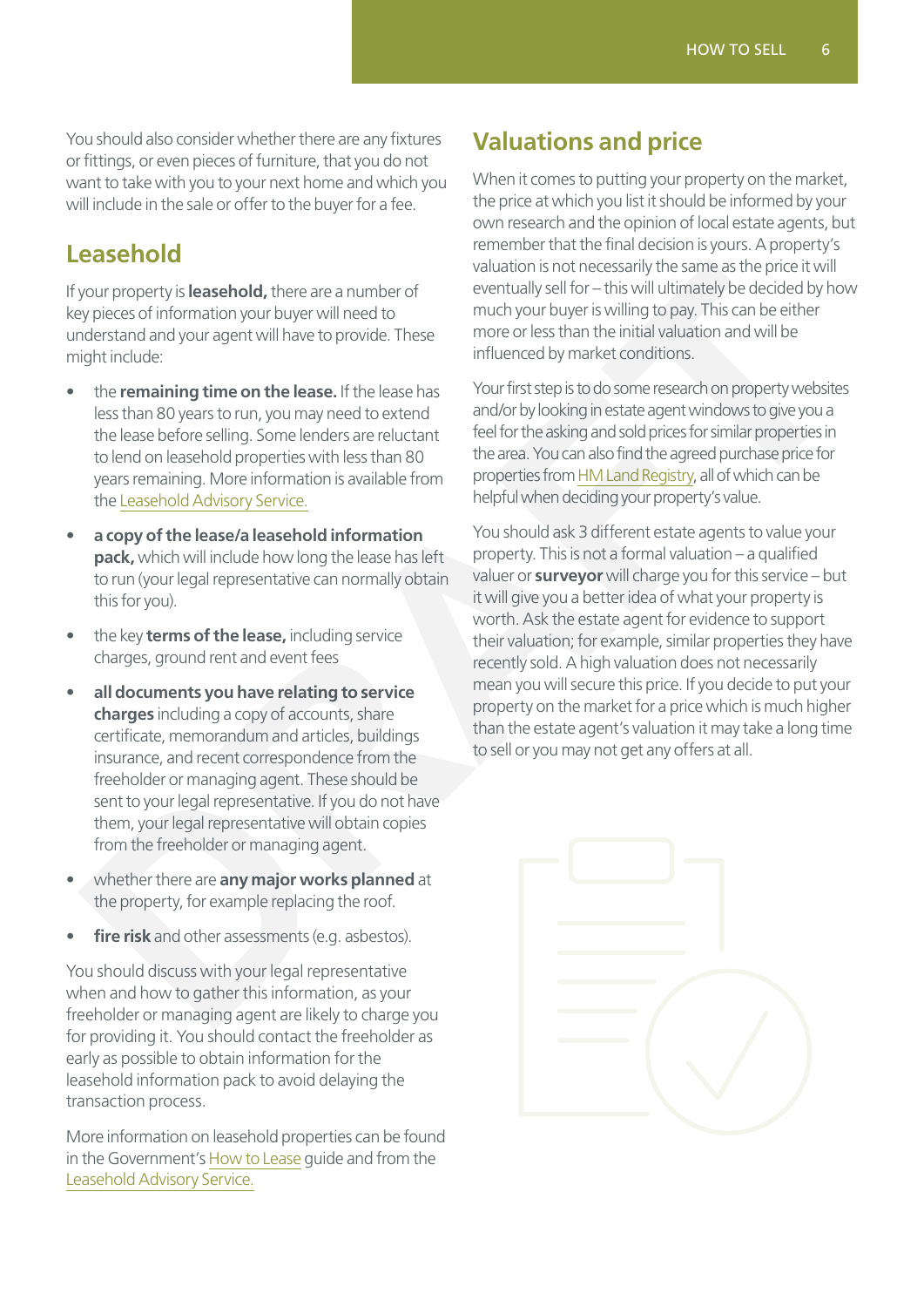# <span id="page-6-0"></span>**Selling a rented property**

Selling a property you currently let to tenants is complex and beyond the scope of this guide. You should consider seeking expert advice, as there are a number of factors to consider including tax (more information available from the [Government's website.](https://www.gov.uk/tax-sell-property)

Selling your rented property to a buyer who intends to live in it themselves involves many of the same steps as selling a home you live in yourself. You must ensure you are mindful of your tenant's rights and consider the timing of the property sale to coincide with the appropriate point in the tenancy agreement. More information on ending tenancy agreements is available in the How to Let guide. You will also need to consider the tax implications of selling a property that is not your primary residence. Iomation available from the <u>Government's website</u><br>
in the near of the terms of the security of a buyer who intends to<br>  $\frac{1}{2}$  the terms the securities is class clauses, e.g. the<br>
in it thermselves involves many of the

# **Selling in special circumstances**

#### **Probate**

Probate is the process through which someone is given permission to deal with the estate (belongings and debts) of someone who has died. This can include selling a home. There are some things to bear in mind during this process:

- an application for probate can take a number of weeks or months depending on the complexity of the estate, but you can market the property while you wait for probate to be granted
- you will need to organise a number of separate valuations in order for inheritance tax to be calculated
- you should consider how you will keep the property safe while it is uninhabited; for example putting the heating on during the winter to prevent damp and paying for home insurance
- check the property is insured if empty as many policies won't cover you if the property is empty for more than 30 or 60 days
- sign up for the HM Land Registry [Property Alert](https://propertyalert.landregistry.gov.uk/) service to monitor the property against risk of fraud

More advice on selling a property through probate can be found through the [Gazette](https://www.thegazette.co.uk/all-notices/content/100719) website (the official public record).

# **Specialist Retirement Properties**

When selling a specialist retirement property, there are some things to consider:

- sometimes charges are accrued and only paid upon the death of the owner
- there may be restricted sales clauses, e.g. the property can only be sold to another older person
- you may have to pay an exit fee to the landlord or management company when you sell the property

Make sure you and your legal advisor check the small print carefully. Advice about leasehold retirement properties is available from the Leasehold Advisory Service.

# **Selling under Power of Attorney**

A power of attorney gives an individual the power to make or help make decisions about someone else's property, including selling their home. Lasting powers of attorney can be used before and after the donor loses capacity; according to their wishes.

Selling property under power of attorney is complex and will depend upon what type of power of attorney is in place; whether it is a lasting power of attorney or an enduring power of attorney. You should consult a legal adviser if you are considering selling a property on behalf of someone else in this way.

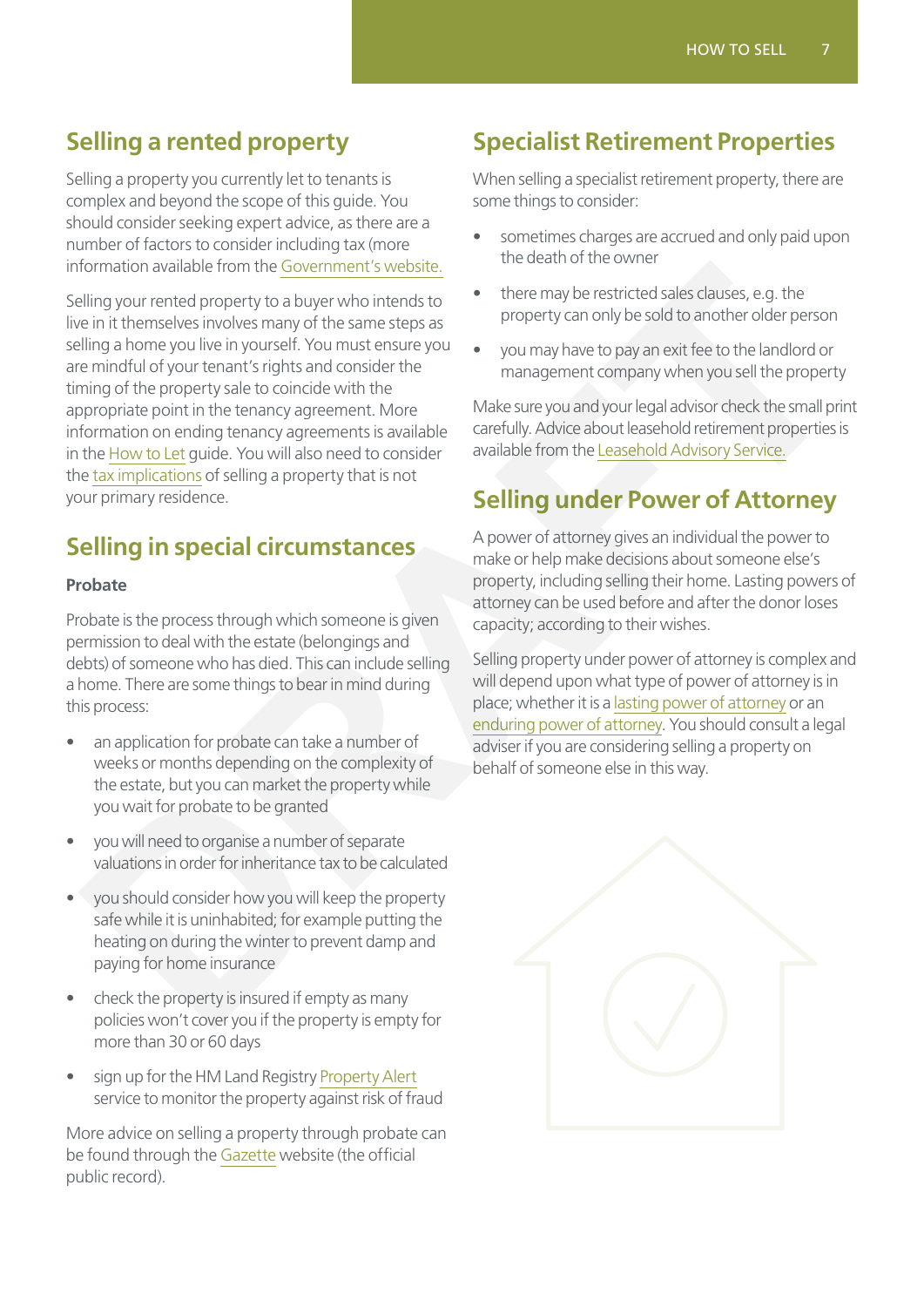# <span id="page-7-0"></span>**How to choose an estate agent**

An estate agent acts on your behalf to negotiate the sale of the property between you and the buyer, and is able to list your property on property portal websites. You may be tempted to select the agent who valued your property the highest but you should remember that a valuation is not a guarantee of sale price; they may advise that you drop the price at a later date. There are a range of factors you should consider when choosing an estate agent:

- **online or high street estate agent** both have their pros and cons. You might want to have an estate agent that you can meet face-to-face, or it might be more important that you benefit from the cheaper costs of an online agency
- **fee transparency** some agents charge a percentage of the sale price while others charge a fixed fee. Make sure you know what you are paying for – will you be charged if your home doesn't sell? Will you pay extra for post-sales progression? Are there any penalties? Don't be afraid to try and negotiate on the fee
- do you want to do your **own viewings?** some estate agents offer a cheaper package if you are able to conduct your own viewings
- do they have a **dedicated sales progressor/ team?** – they will help and advise you between offer and completion
- **online reviews** are other customers pleased with the service received?
- sole selling rights if your contract gives the agent sole selling rights then you will pay the estate agent even if you find your own buyer during the period agreed. Make sure you know what happens after 3 or 6 months – can you engage another estate agent without any penalties? Do you have to give notice to your first estate agent? If you change agents, will you end up paying fees to both when you find a buyer?
- **membership of a representative body** membership requires estate agents to sign up to a code of practice or membership rules. Example bodies include the [National Association of Estate](http://www.naea.co.uk/find-agent.aspx)  [Agents](http://www.naea.co.uk/find-agent.aspx) (NAEA) and the [Royal Institution of](https://www.rics.org/uk)  [Chartered Surveyors](https://www.rics.org/uk) (RICS).

You can also use online comparison tools to search for and compare estate agents. More advice on how to choose an estate agent can be found on the [Which?](https://www.which.co.uk/money/mortgages-and-property/home-movers/selling-a-house/how-to-find-the-best-estate-agent-a5cf52k9rk70) website.

It is also possible to sell your home without employing an estate agent, such as through an auction or private sale.

# **Referrals**

The estate agent can be a useful source of recommendations for a legal representative, mortgage broker, energy assessor or surveyor. They may refer you to a company because they recommend the service, and may also receive a payment (known as a **referral fee**) from the business they have referred you to. This is an established way of working, but both the estate agent and the business they refer you to should give you clear, up-front information on any referral fees, including how much they amount to, allowing you to make an informed decision about which business to select. operly the highest but you should terminder that in the case of the highest but the state and through that is the component of the present of the present of the present of the present of the property of the present of the

You should not feel obliged to take up any referral the estate agent makes – it is entirely your choice. It is illegal for estate agents to specify that you choose a particular legal representative as a condition of selling your home. Shop around for the best deals for you; although be aware that if you are looking for a mortgage for another home, in some cases multiple lender inquiries may have an impact on your credit score. If you're in doubt, ask your mortgage provider for more detail about how they carry out credit checks.

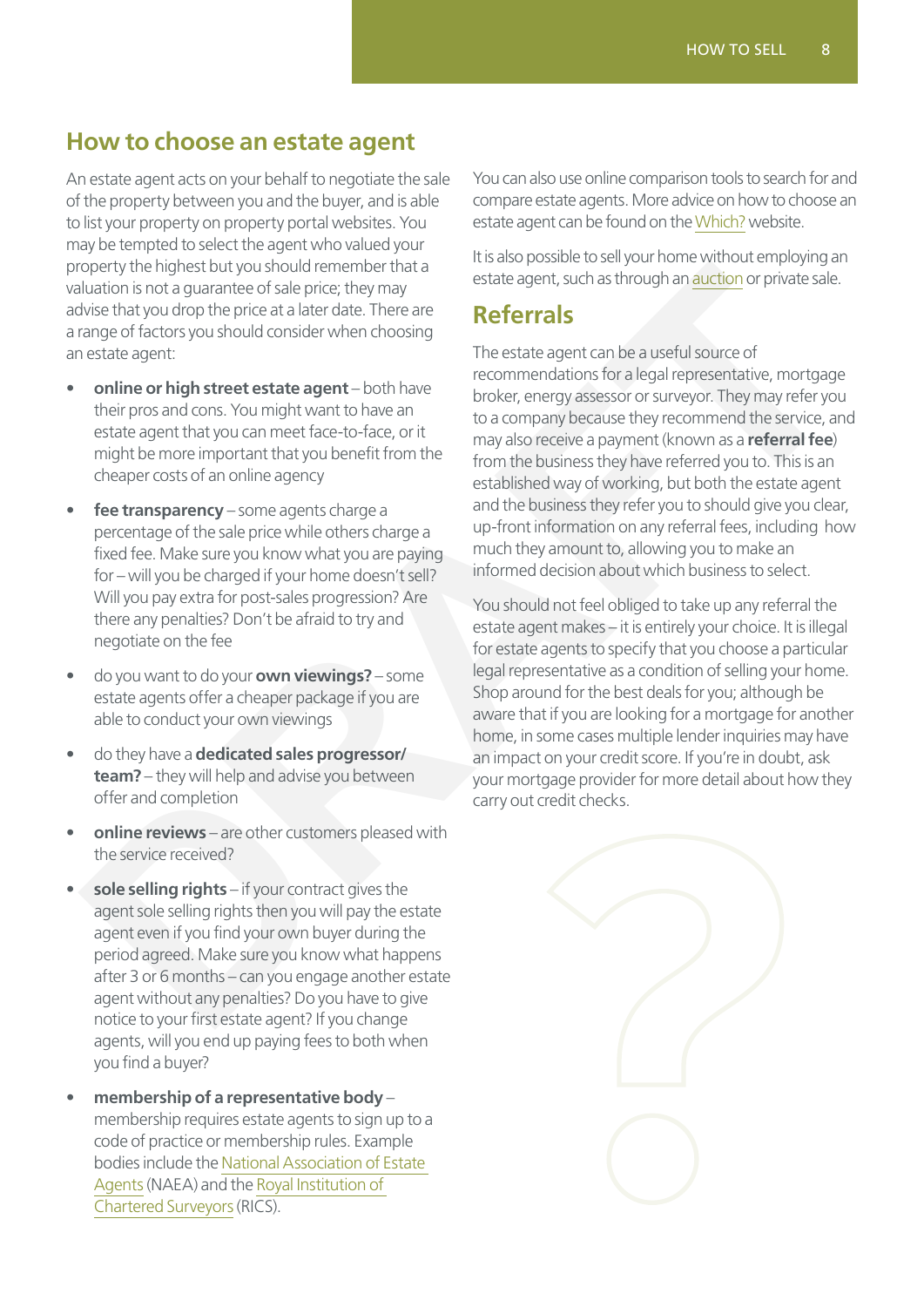### <span id="page-8-0"></span>**Instruct a conveyancer or other legal representative**

A conveyancer is a legal professional whose [role](https://www.moneyadviceservice.org.uk/en/articles/find-the-right-solicitor-or-conveyancer) is to do the legal work of transferring the ownership of the home from you to the buyer. You should choose your legal representative shortly before you put your home on the market or as soon as possible once your property is up for sale, as it will reduce delays.

There are various legal professionals who are qualified to carry out conveyancing work: solicitors, licensed conveyancers, and chartered legal executives and CILEx practitioners. These are all qualified and regulated professionals, who can undertake this work for you. The Legal Choices webpages for each conveyancing professional (linked above) contain information on how to check that your legal professional is regulated by the appropriate body.

You should get quotes from more than one legal representative before you choose which one to use. When choosing, you should consider:

- $\Box$  the **price** are there any hidden extras, and will they be paid a referral fee for your custom? Do they have a no-move, no-fee service?
- $\Box$  the **quality** do they have online reviews? If your property is more complex than normal (leasehold, listed-building etc.) do they have the specialist skills needed?
- $\Box$  the **service** will you have a named contact? How will they communicate with you (phone, email etc.) and how often? Do their opening hours suit you? Do they have experience conveyancing properties in your local area?

If you have taken out a Green Deal loan on your property which you have yet to repay, you must inform your legal representative. This is because the obligation to repay the loan remains with the property, so the new owner will have to continue to repay the investment. It is likely that they will want you to pay it off prior to the sale.

# **Fraud**

Selling a home involves the transfer of large sums of money and can attract the attention of criminals. Though the risk of fraud is low, you should be vigilant about common scams.

**Misdirection fraud** is when you receive an email or phone-call which seems to come from your legal representatives informing you of a change to their bank account details.



**It is extremely rare for legal representative to change their bank account. If you are in any doubt, do not transfer any money.**

Call your legal representative on a known number (i.e. not the number listed on the potentially fraudulent email) to check.

Sometimes fraudsters try to **transfer the property into their own name,** often using false documents, allowing them to take out a mortgage against it. This is most likely to happen to homes which do not already have a mortgage taken out against them. You can sign up for HM Land Registry's free Property Alert Service to be notified of any searches or changes to the title of your property; so if anything unexpected happens you can take action. contential shortly before you any to the method of the the state of the state of the state of the state of the state of the state of the state of the state of the state of the state of the state of the state of the state o

Think carefully about how you use social media – it is not uncommon for criminals to find the information they need to commit fraud from your social media profile. For example:

- If there are open groups on a social media platform such as Facebook containing you and the other people in your property transaction chain. This can also obstruct your legal professional in their work.
- If there are any types of open discussions with others involved in the process on an open online forum.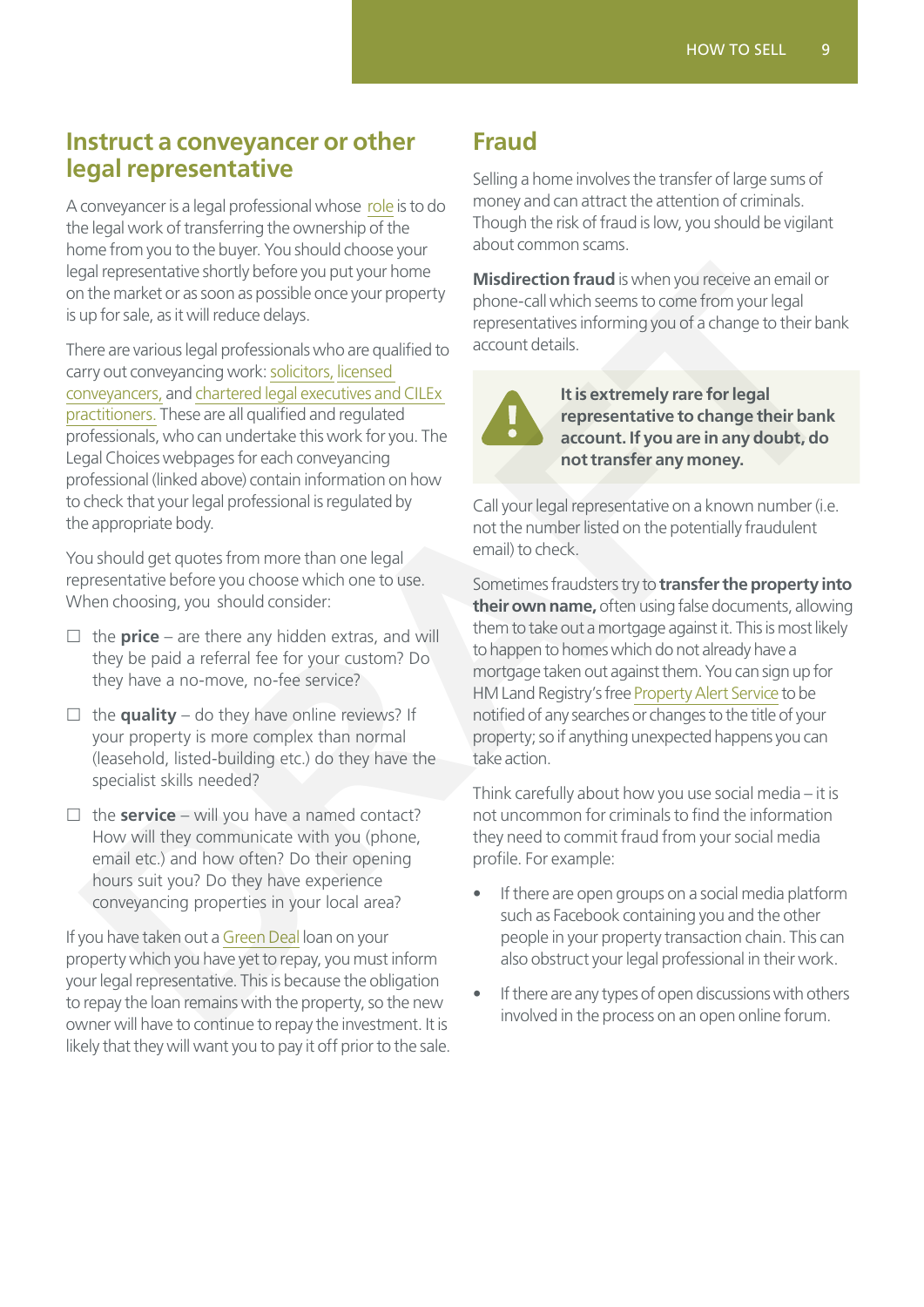# <span id="page-9-0"></span>**Showing your property**

Regardless of whether you or your agent is showing your property, it is important that it looks and smells clean, tidy and welcoming. Make sure you tidy away any clutter and clean up before any viewings. It can be helpful to have a bed in the smallest bedroom in order to reassure viewers that a bed will fit.

Bear in mind that potential buyers may also wish to see the garden or inside the loft or garage, so make sure your agent has access to these spaces.

You should also ask your estate agent to collect feedback from viewings – this way you can rectify problems or adjust the asking price accordingly.

Open house viewings can be an alternative to the traditional model of separate viewings over the course of a few weeks.

# **Choosing a buyer**

Estate agents are legally required to inform you of all offers made, regardless of whether they are below the asking price or if you have already accepted another offer. Don't feel rushed into accepting an offer. You should take some time to consider the following:

- the **amount of the offer** –would you be happy to accept? Do similar homes in the area seem to be selling for a similar amount?
- if the offer is made by a **cash or mortgage** buyer – securing a mortgage can take more time; have they already got a **decision in principle** from a lender so they know they can get the required loan?
- if the buyer is **part of a chain or not**  a chain is a number of linked property transactions, where a seller of one property is a buyer of another. A chain starts with a buyer who isn't a seller (for example a first time buyer) and ends with a seller who isn't a buyer (for example where a property is sold because the owner has died). If one transaction becomes delayed or fails it can have a knock-on effect on the other transactions in the chain. First time buyers or people living in rented accommodation don't have a chain, which means there are fewer opportunities for delays
- if in a chain, **the chain length,** which means the number of buyers and sellers involved in the chain. The longer the chain the more potential for delays
- if in a chain, whether the **chain is open or closed.** A chain is closed when each buyer has also found a purchaser for their home. On the other hand, an open chain happens when one or more buyers haven't been able to sell their homes, and can add significant delays to the process
- whether the buyer is willing to enter into a **reservation agreement** to show they are committed to buying your property and prepared to pay you compensation if they pull out of the deal

If you bought your home using the support of a Help to Buy: Equity Loan, then there will be additional requirements when you sell your home. More information can be found on the Help to Buy website.You should also contact the mortgage administrator early to ensure the selling process runs smoothly. More information on this is available on the My First Home website.

One option to sell your home may be to consider a company offering an instant cash purchase, but make sure you understand the trade-off involved; these firms may offer a quick sale, but they may pay well below the market price for your home. You should use a firm that is a member of the National Association of Property Buyers (NAPB), as they are signed up to The Property Ombudsman's Code of Practice.

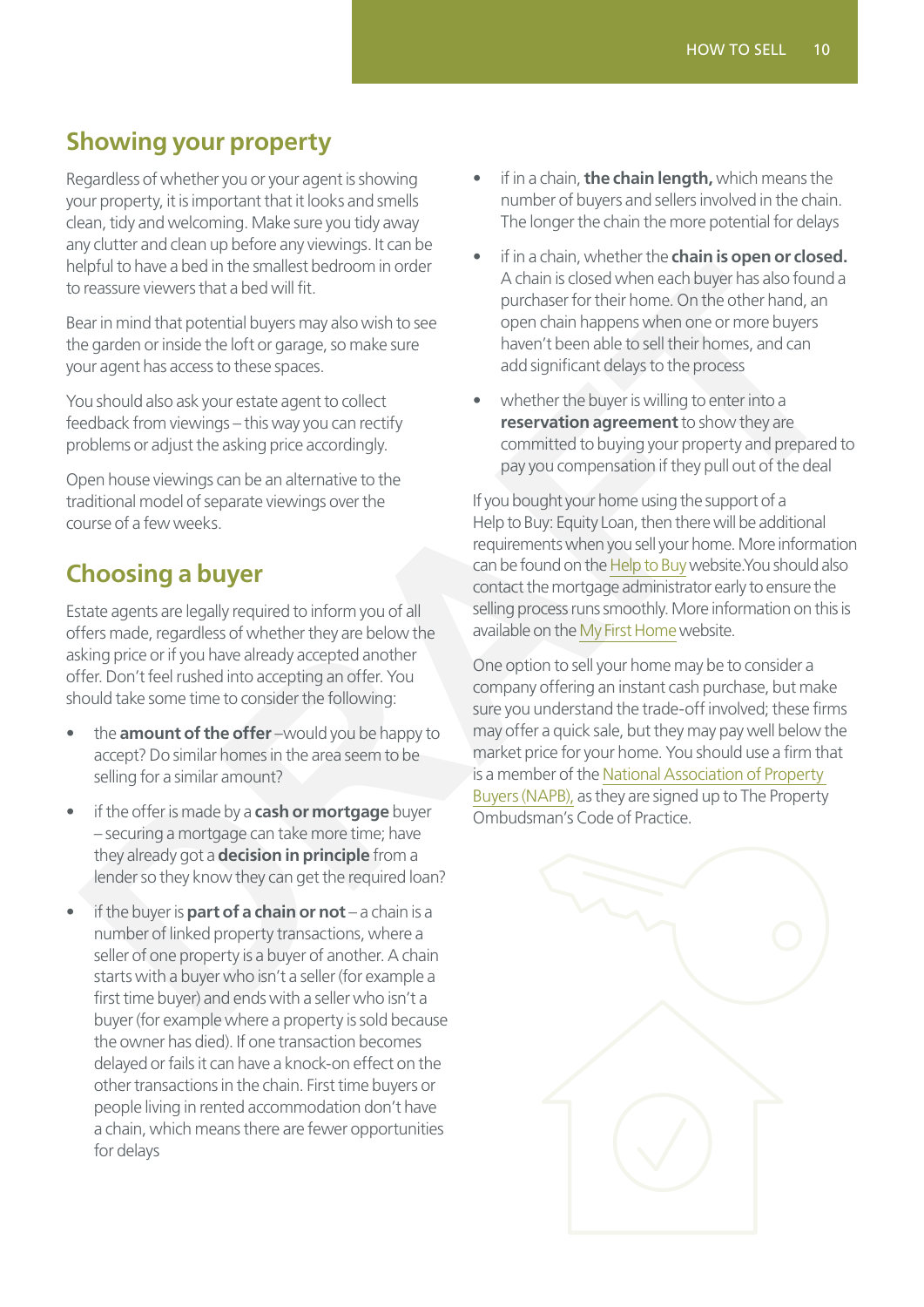# <span id="page-10-0"></span>**Negotiating**

At this stage, while you and the buyer have agreed to a sale, the specifics of the agreement have yet to be decided. Remember that at this point, neither party is under any legal obligation to the sale. Only when you exchange the signed contracts with your buyer is it legally binding.

#### **Some things which might come up during negotiations:**

- **completion date** this is the date by which you must have vacated the property. This may be dictated by when your buyer must move out of their current home. Timings can vary but must be agreed by all parties in a chain. You may wish to consider letting people know in advance of any holidays you have booked.
- fixtures and fittings consider which things you definitely do and do not want to take with you to your new home, and on which things you can be more flexible. Make sure it is clear in the contract (often part of a TA10 fittings and content form) what you intend to leave behind either for free or at extra cost, as this must be agreed with the buyer. More information is available on the RICS website.
- survey if the buyer's survey has uncovered significant issues they might ask you to pay to have them fixed; renegotiate their offer to take into account the cost of the work; or even withdraw their offer altogether.



# **Enquiries**

During the process the buyer's legal representative will raise enquiries. These are questions about the information which they have asked for or received e.g. the title, searches, the mortgage offer or general questions about the property or transaction. Enquiries are therefore raised at different points through the process, sometimes at the very last minute, and will normally be answered by your legal representative but may need your input. These questions are important as the buyer's legal representative has to satisfy the lender's requirements. You are not required to answer questions on condition; questions which are outside your knowledge; or questions which the buyer can find out the answers to themselves. Your legal representative will advise you on answering these enquiries.

# **Accepting an offer**

Once you have accepted an offer, the buyer will instruct their legal representative to commission searches and review the title of the property. They may also get in touch to ask questions about your home, or ask for a mortgage valuer, surveyor or builder to have access to carry out property assessments. These are all good signs that they are committed to purchasing the property.

**Remember that your property is not legally sold until you have exchanged written contracts with the buyer.** If you have accepted an offer but not yet exchanged contracts, your property is said to be 'sold subject to contract', which means that the paperwork has not been finalised. Although neither you nor the buyer is legally committed to the sale at this stage, you should bear in mind that pulling out after you have accepted an offer is likely to increase delays, costs and frustration for both yourself and the potential buyer, and may jeopardise any property purchase you intend to make. Change the signed contracts with your buyer is it.<br>
and the ference raised at different points from oursel to the comparison and the property or terms of the signed to the signed to the signed to the signed to the signed t

A few days after you have accepted the offer, check with your legal representative to make sure the buyer has appointed their own legal representative. If the buyer does not seem to be making any preparations for purchase, ask your estate agent and legal representative to check what is causing the delay. Your estate agent may charge more for sales progression if it is not part of the service you commissioned at the start. In order to signal your commitment to the sale, you should remove the property from the market once the offer has been accepted.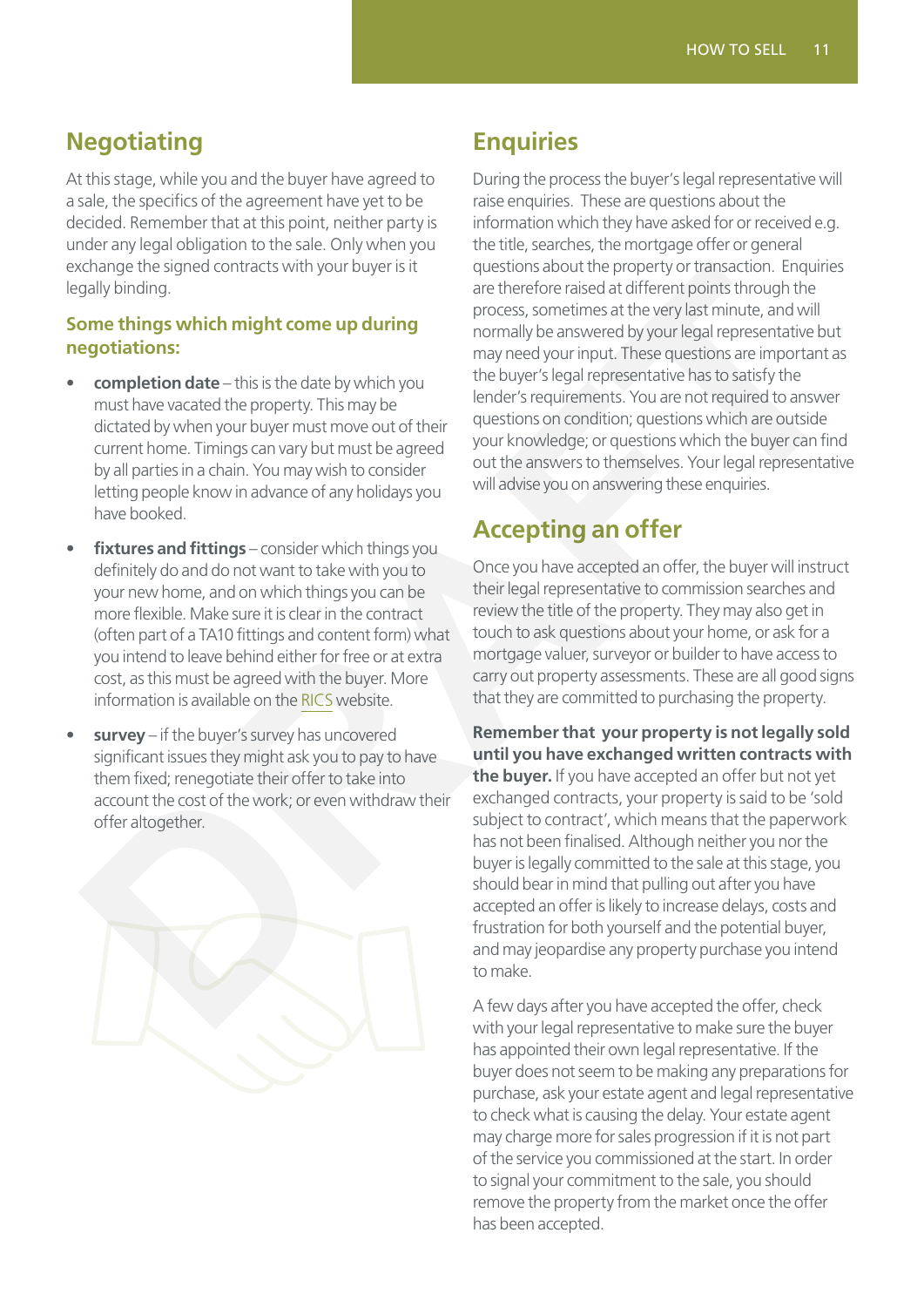# <span id="page-11-0"></span>**What if you get no offers?**

It can be disheartening when you are struggling to get viewings, or when the viewings are not generating offers. You should speak to your estate agent and discuss the feedback they have collected from previous viewings. Ask a friend to do a mock viewing and be honest about the areas for improvement.

#### **Get advice from your agent on the following:**

- **price** the asking price should be similar to comparable properties in the same area. What you paid for it originally and how much money you want to make are not relevant to the value of the property now. Remember that a property is only worth what people are willing to pay for it. You may need to consider lowering the asking price.
- **condition** are there any problems with the property? You might find that investing now to fix issues such as damp problems or unfinished DIY projects will result in more and higher offers from buyers.
- **marketing** do your photographs do the property justice? They should make the property look as bright, spacious and welcoming as possible. Buyers can find it hard to visualise the potential in empty rooms, so consider putting a single bed in the second bedroom or a table in the dining room.

You may also want to reconsider your estate agent – could a different agent offer a better marketing package? Has a different agent sold a lot of properties similar to yours in your area recently? If you are thinking of changing estate agents, make sure you understand the terms of your contract with your existing agent as you may end up paying fees to two separate agents when you sell.

### **What to do if there are problems in your chain**

A property chain contains multiple people buying and selling homes at the same time. Chains can be tricky because if one transaction is delayed or fails the whole chain can be affected.

However it is important not to panic. Try to find out more details about your buyer – are they in a chain? If so, how long is it? Does everyone have a buyer, or are some people still waiting to sell their home? If they offer sales progression services, your estate agent and legal representative should help you answer these questions, and liaise with the other estate agents and legal representatives in the chain on your behalf to keep everyone updated on progress. ewing, A&ls a friend to do a mock viewing and be<br> **Exchangion** and the most of the proton concert and the following:<br> **Exchangion** and the following inverse details about your buyer-are they in a chain? If s<br> **DRAFT DRAFT** 

You should also make sure you don't become the 'weak link' in the chain. Have your documents in order, sign and return paperwork promptly, and respond to queries from your estate agent or legal representative in a timely manner.

# **Exchange**

Exchange is when you and the buyer exchange signed contracts and are legally bound to the sale. Neither party can withdraw from this legal commitment without consequences. If the buyer withdraws from the agreement after exchange they may lose their deposit. If you withdraw you may be liable for breach of contract, the buyer's costs and even compensation.

Now that you have legally committed to the sale the buyer may wish to visit the property again in order to measure rooms for furniture, curtains etc, and it is helpful if you can agree for them to do so.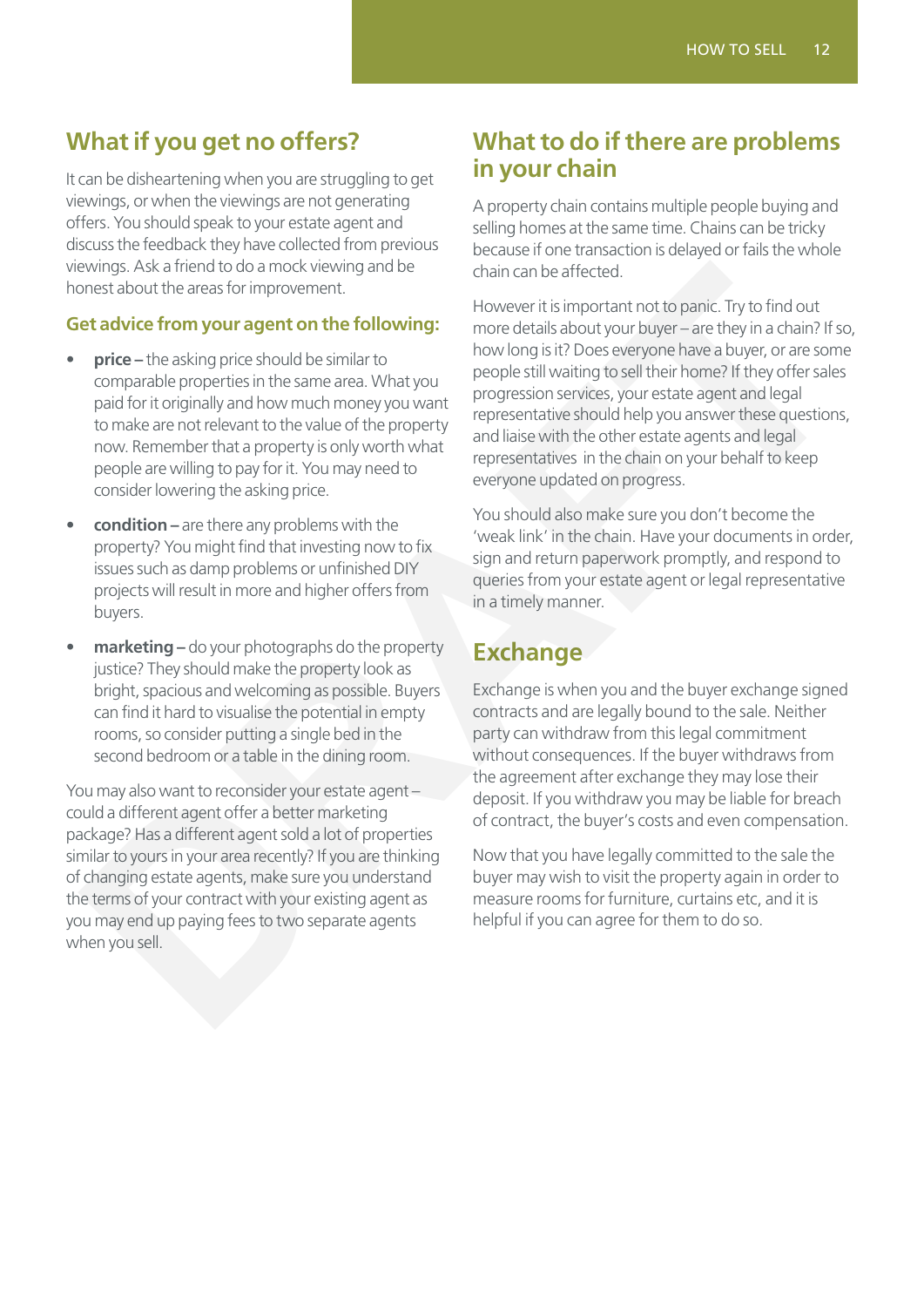# <span id="page-12-0"></span>**Choosing a removal company**

You need to consider how you are going to move your belongings out of your home. You may be able to move yourself, or you might consider using a professional removals company. You can opt to pack yourself or have the removal firm do it for you. This service will cost extra, but can remove stress from the moving process. While being part of a chain may limit your ability to choose your own moving day, you may get better rates and availability if you try to avoid busy times such as Fridays and the first and last days of the month.

When selecting a removals firm you should consider price, quality of service and availability. They will be responsible for all of your possessions, so choose them carefully.

#### **You should get more than one quote before selecting your removals firm. Check:**

- $\Box$  are they a member of a trade association such as the British Association of Removers?
- $\Box$  do they have insurance in place and are your belongings covered throughout the move?
- $\square$  how are their online reviews? If there are issues, how are they resolved?
- $\Box$  check the small print for additional charges a professional company will explain them to you

If your property is difficult to access or you have unusual items to move, ensure the removal company visit before giving you a quote.

# **Preparations for moving**

#### **Between exchange and completion you should:**

- $\Box$  inform your removal company of your move date
- $\square$  arrange buildings insurance for your new property. This is usually a requirement to obtain a mortgage and needs to be in place to exchange. You should also consider taking out contents insurance to cover your belongings.
- $\square$  contact your utilities, water and broadband providers to close or move your old accounts
- $\square$  organise for your post to be forwarded to help protect you against identity fraud – the Royal Mail offers a [post-forwarding service](https://www.royalmail.com/personal/receiving-mail/redirection/)
- $\Box$  keep paying your mortgage right up until completion
- $\Box$  start clearing out unwanted objects don't forget about the attic or garden shed
- $\Box$  You are likely to have to move out of the property by lunchtime, so you should aim to be packed and ready to move the day before. The morning of moving day is rarely enough time to pack and clean a whole home, and this often causes delays for the rest of the chain.

If you have a mortgage or loans secured against the property, your legal representative will request your redemption figure. A **redemption figure** is the amount it will cost to pay back your mortgage early, which consists of the remaining unpaid mortgage, any early payback charges and a certain amount of interest. Your legal representative will pay off this sum upon completion, and you should be aware it may be slightly different to the initial redemption figure due to mortgage interest. Free interval firm do it for you. This service will conside the energy and the energy and the term of a chain may limit you to property is and the property of a chain may limit you to property a but the constrained objects

# **Completion and moving**

**Completion** is when your legal representative receives the remaining funds from the buyer's legal representative, and you hand over ownership of the property.

Before you leave you should ensure you have taken all of your belongings and any rubbish, and left behind anything that was agreed in the Property Fixtures and Fittings form. You should leave your property in the condition you would wish to find your next home. Make a record of the meter readings and call your energy providers to close your account. Completion often happens and the keys are handed over to the buyer at lunchtime, so you need to have moved out by this point. However, you should be aware that delays can happen due to many people in the chain completing on the same day.

Complex money transfers take place on completion day, and you should be aware that there may be delays. The purchase money will be transferred from the buyer (or their mortgage provider) to their legal representative, who will pass it on to your legal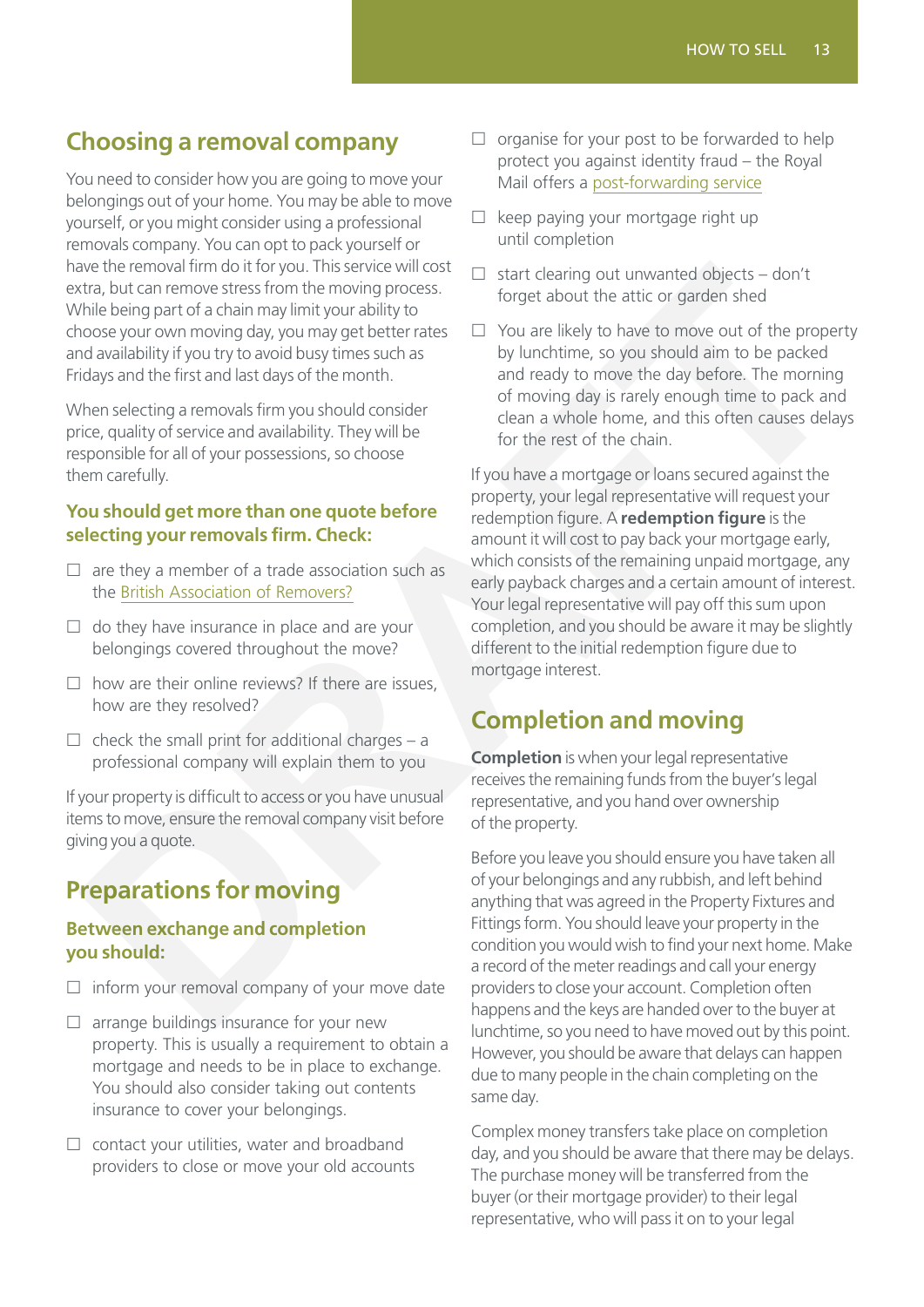<span id="page-13-0"></span>representative. Your legal representative will pay off the mortgage and any secured debts (if you have them), stamp duty (if you are buying another property), outstanding estate agent fees, service charges (if relevant), settle their own fees and send the balance due to you to your account. You should regularly check in with your legal representative on the day for progress updates and to tackle any issues which may emerge.

### <span id="page-13-1"></span>**Post-move**

Once you have moved out of your home, you should update the following with your new address:

- The local authorities of both your new home and your previous one to get your Council Tax liability transferred to your new property and to ensure you don't keep paying tax on your old one. Similarly you should move your electoral roll registration over to the local authority in your new area.
- utilities and water
- GP and other medical providers e.g. dentist
- insurance company (for both buildings and contents insurance)
- DVLA (if applicable)
- any financial products you have (e.g. bank or building society accounts; pension schemes)
- mobile phone, TV and internet packages
- vet, especially to change your pet's micro-chip details (if applicable)

You should also cancel the property insurance you have for your previous property if you have not yet done so.

# **Making a complaint**

The first step with any complaint is to raise it via that company's complaints procedure.

If you are not happy with the final response from the company, you may be able to escalate the complaint to an **ombudsman.** Ombudsmen provide a free and independent advice service for consumers who want to complain about a company. Once the ombudsman has received your complaint, they will investigate the claim on your behalf.

- All **estate agents** must be signed up to a redress scheme – The Property Ombudsman or The Property Redress Scheme. Ask the estate agent or check online to see which scheme they belong to, and then follow the complaints procedure on the website. with your legal representative you boutdom the day for progress<br>
and **onbudstman.** Ontuits provide a line and<br>
date and to tackle any issues which may emerge.<br> **COMPONEM about COMPUT CONSULT TOWER THE CONSULT [A](http://www.legalombudsman.org.uk/)ND [T](https://www.tpos.co.uk/)HE CONSU** 
	- If you have an unresolved complaint against your **legal representative,** you should contact The Legal Ombudsman.
	- if you wish to escalate a complaint about a **lender,** you should contact the Financial Services Ombudsman.

Other professionals may be members of trade associations who can investigate complaints. You can also pursue complaints in court.

### **Buying and selling at the same time**

If you are buying as well as selling a property, check our guide on How to Buy.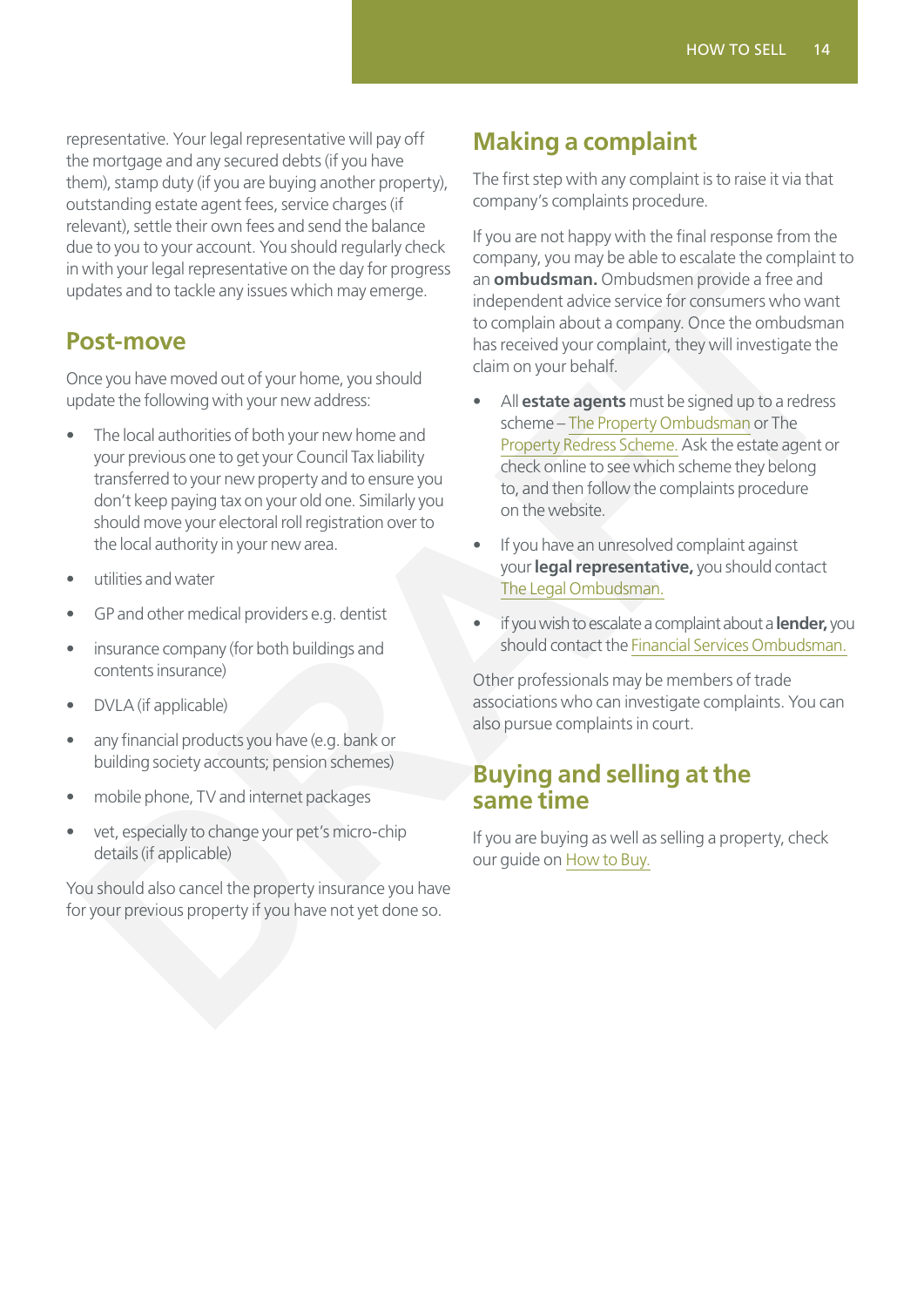# <span id="page-14-0"></span>**Other organisations who can help**

[Citizen's Advice](https://www.citizensadvice.org.uk/housing/moving-and-improving-your-home/) – free, independent, confidential and impartial advice on a wide range of areas including housing and consumer issues

[Money Advice Service](https://www.moneyadviceservice.org.uk/en/categories/mortgages) – free and impartial money advice, including on mortgages

[Which?](https://www.which.co.uk/money/mortgages-and-property) – free and impartial consumer advice

Home Owners Alliance – provides free expert advice and services for homeowners and aspiring homeowners.

[Age UK](https://www.ageuk.org.uk/information-advice/care/housing-options/) – free advice on retirement properties

PropertyChecklists.co.uk – free checklists on all aspects of buying and selling

Money Saving Expert – free advice on mortgages and homes

Historic England – free advice on the implications of living in a listed building or conservation area, and how to look after a listed home

Leasehold Advisory Service – free information and advice about residential leasehold and park homes law

[Move IQ](https://www.moveiq.co.uk/) – tips for buying, renting, selling and moving home

Conveyancing Association – more information on the legal aspects of the home buying and selling process

HM Land Registry – searchable property information (e.g. flood risk) and advice for joint property owners and for boundary questions blive, including on mortgages<br>
whice, including on mortgages<br>
the child man environment advice<br>
more convers all ance — provedes free expect advice and<br>
environment and speinting in omerowners.<br>
<u>Be UK</u> – free advice on me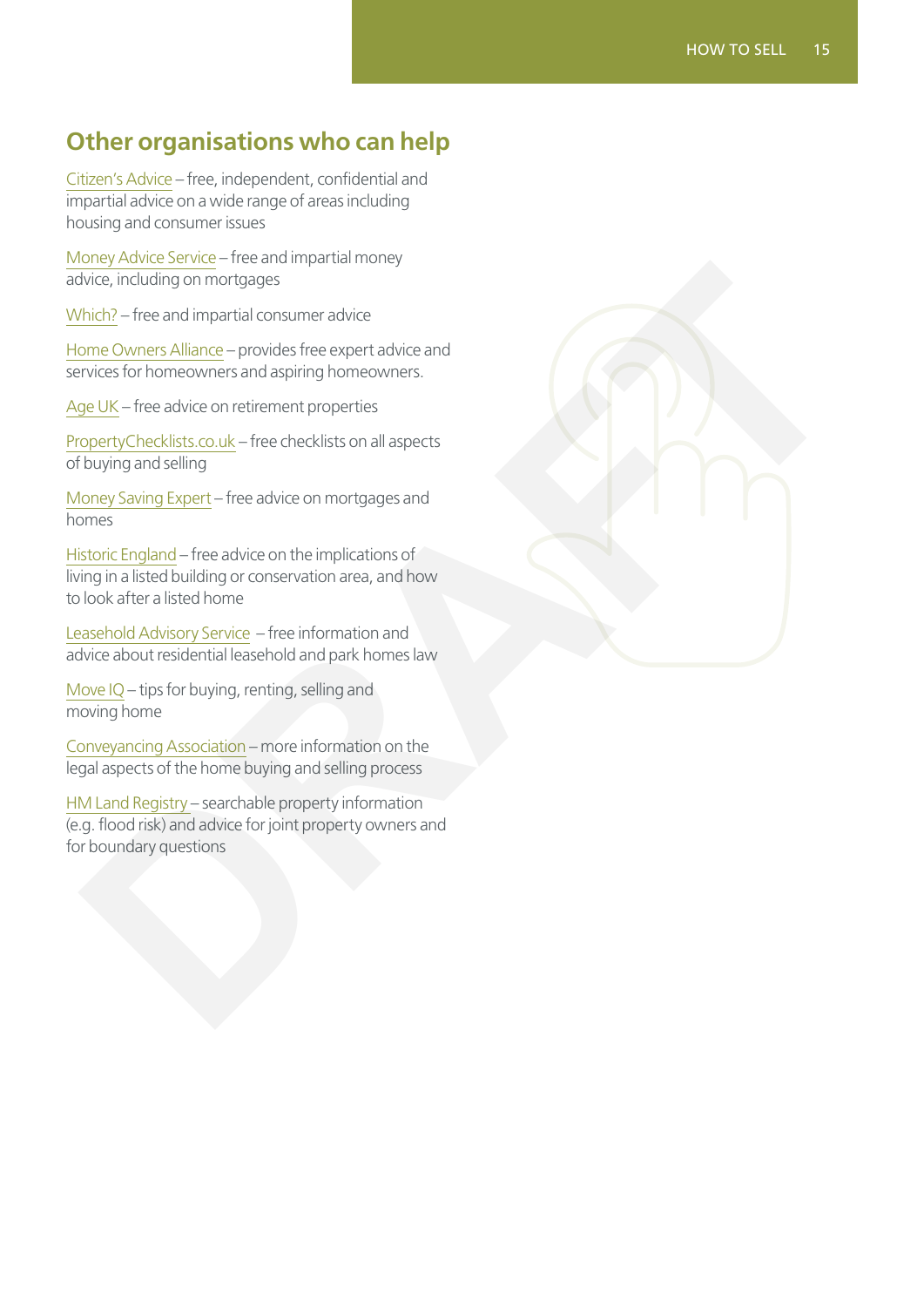# <span id="page-15-0"></span>**Glossary**

- **completion** when your legal representative transfers the remaining funds to the seller's legal representative, and you take ownership of the property
- **conveyancer** legal executive, licensed conveyancer or conveyancing solicitor who does the legal work to do with transferring the ownership of land or buildings from one person to another. They will generally owe a duty to their client to take reasonable care when carrying out that legal work.
- **decision in principle** a written statement from a lender to say that 'in principle' they would lend a certain amount to a particular prospective borrower.
- **deposit** a payment passed on to your legal representative upon exchange of contracts, which represents a percentage of the purchase price.
- **Energy Performance Certificate** an Energy Label with a ranking between A and G that also indicates running costs and suggests suitable improvements which can be made to a property to make it more energy efficient. An EPC must be provided to any potential buyer unless the property is exempt from EPC requirements.
- **estate agent** a person/business who markets and negotiates on the sale of property; facilitating the introduction of buyers and sellers. Estate agents must make reasonable enquiries about a property and disclose any important information they become aware of to potential buyers.
- **exchange of contracts** when contracts are exchanged between buyers and sellers. Legally binding and commits the parties to the property sale/purchase.
- **equity** the difference between the property's value and the outstanding debts you owe on it.
- **event fee** a fee payable under a term of, or relating to, a residential lease of a retirement property on certain events such as resale and sub-letting. An event fee is sometimes referred to as an exit or transfer fee.
- **FENSA** a certification scheme for replacement window installers. FENSA members are certified as competent persons and can self-certify that replacement windows comply with building regulations, meaning you don't need a separate assessment from a local authority building control inspector.
- **fittings** items in your property that are not fixed down e.g. carpets, curtain rails, free-standing ovens, fridges, freezers and washing machines.
- **fixtures** items in your property that are fixed to the floor or wall, e.g. light fittings, built-in wardrobes, boiler, radiators, plug sockets.
- **freehold** –where you own the land and the buildings on it outright.
- **ground rent** A payment generally made annually by the leaseholder to the freeholder under the terms of a lease. Historically many ground rents are set at a minimal 'peppercorn' rate; but it is also common for the lease to provide that the ground rent increases at intervals. For example, initial ground rent of £100 per annum going up after 33 years to £150 p.a. and after 66 years increasing finally to £200 p.a. However, there can be substantially higher increases and more regular changes, so the amount and any consequential changes should be understood at an early stage. Converting that the statement in the time of the state of the statement in the statement of the statement of the statement of the statement of the statement of the statement of the statement of the statement of the stateme
	- **HM Land Registry** the organisation which registers the ownership of land and property in England and Wales.
	- **indemnity insurance**  insurance that can be used during conveyancing transactions to cover a legal defect with the property that can't be quickly resolved, or at all.
	- **lease** a document which sets out the rights and duties of landlord, leaseholder and any other party, such as a management company, who has rights and obligations in the lease.
	- **leasehold** where you own the right to occupy a property for a fixed number of years, typically 99 years or more.
	- **listed status**  listing marks a building's special architectural and historic interest, and brings it under the protection of the planning system. Depending on the category of listed building and the scope of alterations a householder may wish to make, listed building consent will need to be secured to make any changes that might affect the building's special interest. More details are available on [Historic England's](https://historicengland.org.uk/listing/what-is-designation/listed-buildings/) website.
	- **local authority searches** a set of information about a property and/or land and the local area provided by the relevant authority.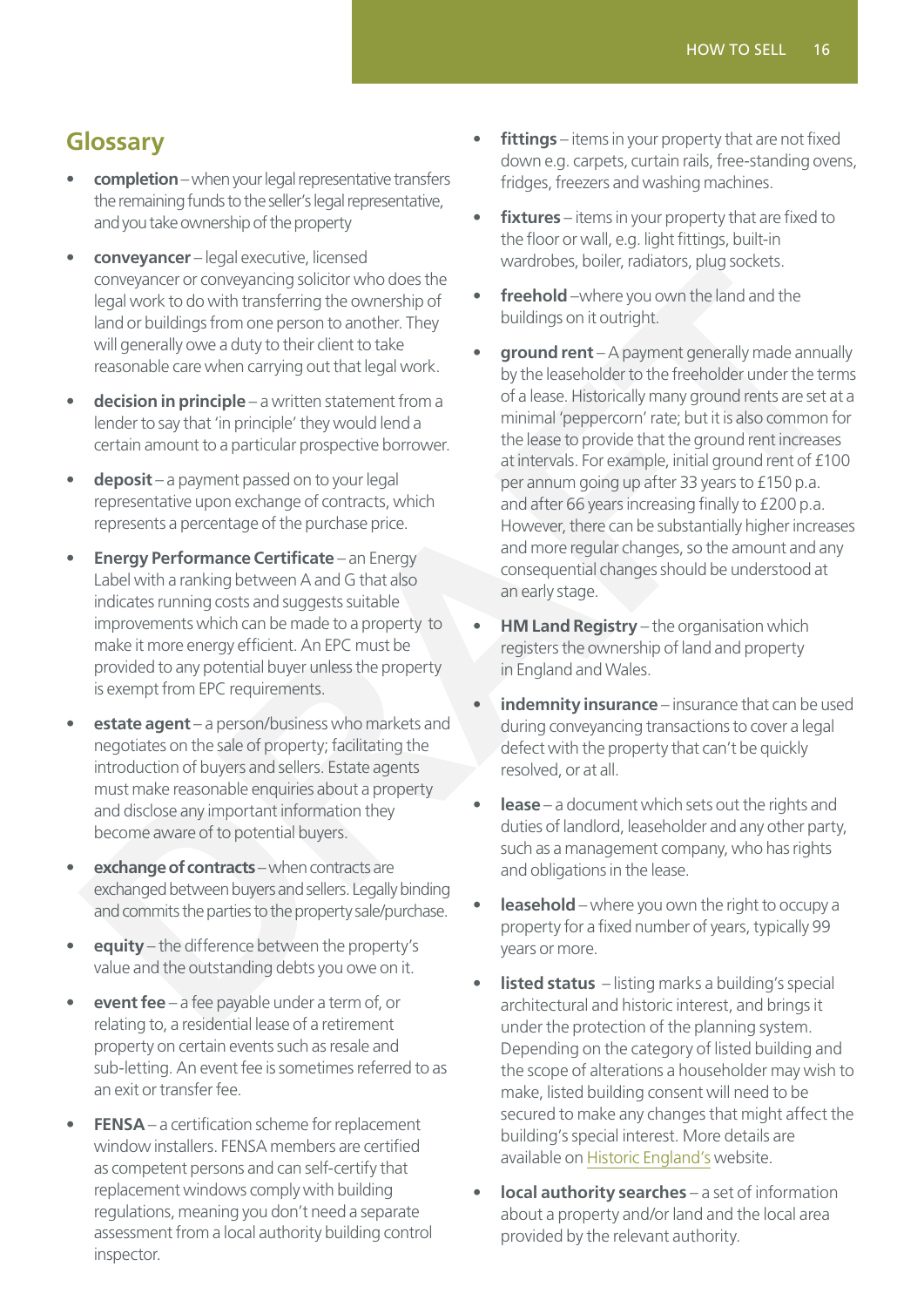- **mortgage valuation** an assessment made by your mortgage provider as to whether they are willing to lend you money against a property. This is not the same thing as a survey.
- **negative equity** when your home is worth less than the amount you owe a financial provider or other organisation for your mortgage.
- **ombudsman**  an official organisation appointed to investigate individuals' complaints against a company or organisation.
- **probate** the process through which someone is given permission to deal with the estate (belongings and debts) of someone who has died.
- **property chain** linked property transactions, where a seller of one property is a buyer of another.
- **property searches** a legal professional will conduct legal searches when you are buying a property to ensure there are no other factors you should be aware of. Some searches will be recommended by your legal representative for all purchases and others will be required by the mortgage lender to protect them from any liabilities that the property may have.
- **redemption figure** the amount it will cost to pay back your mortgage early, which consists of the remaining unpaid mortgage, any early payback charges and a certain amount of interest.
- **redress scheme** all estate agents are legally required to be members of a redress scheme. Schemes may be able to resolve disputes between estate agents and consumers once internal complaint processes have been exhausted. More information is available on on the Government's website.
- **referral fee** a payment made from one business to another in exchange for referring customers to them.
- **reservation agreement** an agreement between the buyer and seller where each commits to a property transaction. May include a financial penalty for pulling out of the agreement to cover costs incurred by the other party during the transaction process.
- **reservation fee** a payment made to a developer to secure a property.
- **service charge** A contribution payable by a leaseholder typically to a freeholder or managing agent, for a share of the cost of insuring, maintaining, repairing, and cleaning the building.
- **snagging** defects or unfinished pieces of work in a new build home.
- sold subject to contract (SSTC) an offer has been made on the property and the seller has accepted it, but they have yet to exchange contracts, so it is not legally binding.
- sole selling rights this type of contract means that the estate agent is the only one able to sell a house during the period set out in the agreement. This means that even if you find a buyer yourself, you will still have to pay commission fees to the estate agent. If you engage another estate agent during the period stipulated and find a buyer through them, you may find you are liable for dual fees where both agents require payment. The Herican Vigoritative Controlling the priori of the the controlling to the properties the binding the properties and the controlling to the controlling to the controlling the controlling to the controlling to the contro
	- **stamp duty/Land Transaction Tax** a tax paid upon purchase of any homes costing more than £125,000 in England (or £180,000 in Wales), unless you are a first time buyer.
	- **(home) survey** an agreed level of service to advise clients on the condition and matters relating to a property. The homebuyer's survey should not be confused with a mortgage valuation.
	- **(home) surveyor** it is advisable to employ the services of a qualified surveyor to conduct a homebuyer's survey before purchasing a property.
	- **TA6 form (or TA7 form for leasehold properties)** – Property Information Form which sets out information relating to a property for sale; e.g boundaries and disputes
	- **TA10 form** known as the Fittings and Content Form or the Fixtures and Fitting Form. Sets out what fixtures and fittings are included in the sale of the property and which are excluded.
	- **title** legal ownership of a property.
	- **under offer –** the same as 'sold subject to contract' - an offer has been made on the property and the seller has accepted it, but they have yet to exchange contracts, so it is not legally binding.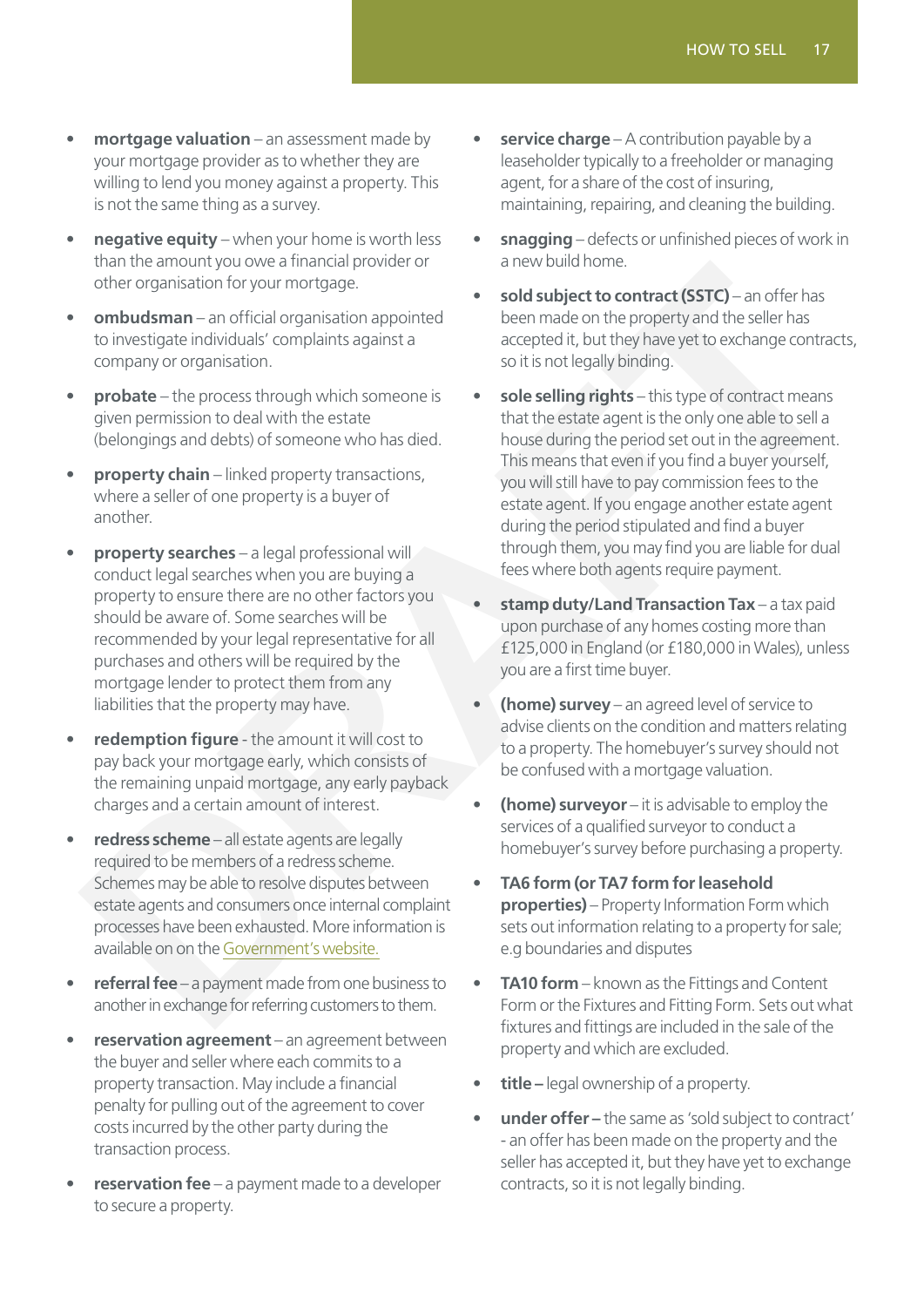# <span id="page-17-0"></span>**Annex: Key milestones**

Length varies - if there is little interest in your property, ask your estate agent what you can do

| <b>Marketing to selling subject to contract</b>                                                                                                                                                                                                                         |                                                                                                                                                                                                                                                    |                                                                                                                                                                                                                    |                                                                                                                                                                                                                                          |                                                                                                                                                              |  |  |
|-------------------------------------------------------------------------------------------------------------------------------------------------------------------------------------------------------------------------------------------------------------------------|----------------------------------------------------------------------------------------------------------------------------------------------------------------------------------------------------------------------------------------------------|--------------------------------------------------------------------------------------------------------------------------------------------------------------------------------------------------------------------|------------------------------------------------------------------------------------------------------------------------------------------------------------------------------------------------------------------------------------------|--------------------------------------------------------------------------------------------------------------------------------------------------------------|--|--|
| <b>Get your</b><br>home sale<br>ready                                                                                                                                                                                                                                   | Get your<br>property on<br>the market                                                                                                                                                                                                              | <b>Property</b><br>goes on sale                                                                                                                                                                                    | Offer(s)<br>received                                                                                                                                                                                                                     | <b>Property</b><br>sold subject<br>to contract                                                                                                               |  |  |
| Check finances<br>Undertake<br>repairs/ home<br>improvements<br>Gather<br>paperwork<br>Research estate<br>agents<br><b>Completion</b><br>and moving in                                                                                                                  | Research local<br>$\bullet$<br>house prices<br>Get 3 valuations<br>Choose estate<br>$\bullet$<br>agent<br>Estate agent<br>$\bullet$<br>collects material<br>facts relating to<br>your home to<br>inform potential<br>buyers<br><b>Plan to move</b> | Potential buyers<br>$\bullet$<br>view property<br>Research and<br>choose a legal<br>representative to<br>handle the legal<br>side of sale<br>Sold subject to contract to moving in<br><b>Exchange</b><br>contracts | Negotiate<br>with potential<br>buyer(s)<br>Consider<br>carefully which<br>offer to accept<br><b>Property</b><br>searches &                                                                                                               | <b>Arrange</b><br>mortgage                                                                                                                                   |  |  |
| Payments<br>$\bullet$<br>transferred legal<br>representatives<br>Deliver house<br>keys to estate<br>agent or directly<br>to buyer<br>Post-move -<br>notify local<br>authority,<br>utilities providers<br>& other relevant<br>organisations<br>of your address<br>change |                                                                                                                                                                                                                                                    | Agree moving<br>date                                                                                                                                                                                               | survey<br>Buyer's legal<br>$\bullet$<br>representative<br>arranges<br>property<br>searches<br>Buyer arranges<br>survey of your<br>property<br>Additional<br>enquiries<br>Research<br>& choose<br>a removal<br>company<br>c. 28 - 45 days | Buyer arranges<br>mortgage<br>Arrange to pay<br>off your existing<br>mortgage<br>Arrange a new<br>mortgage if<br>purchasing<br>another home<br>c. 18-40 days |  |  |

Approx. 12 weeks (although precise timing varies)